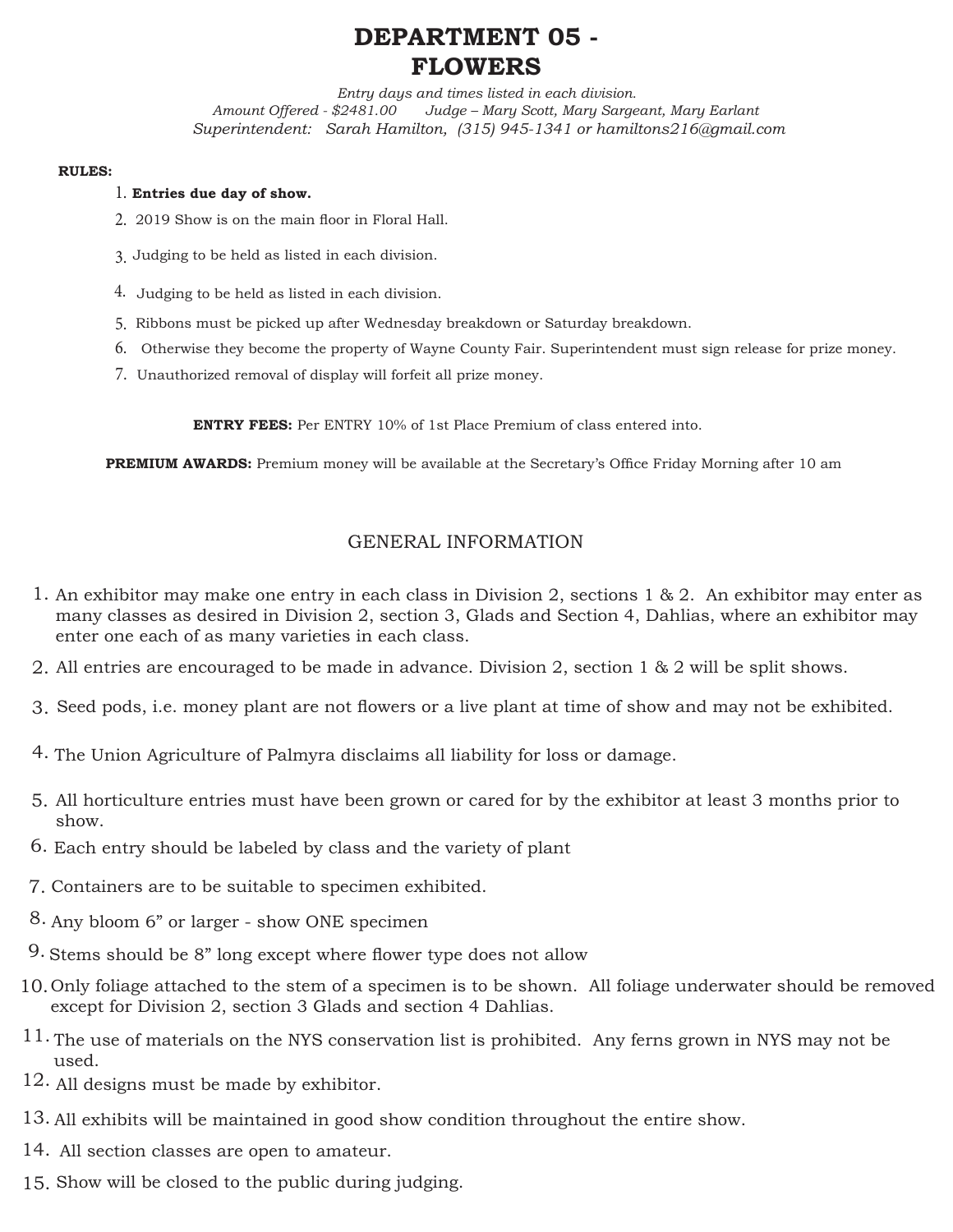## **DIVISION 1 - HOUSEPLANTS**

**SECTION 1 - CONTAINER GROWN PLANTS** (one or naturally multiple plant unless otherwise noted)

- Division 1 is a whole week show. 1.
- All entries in this Division must be in place between 9:00 AM and 12:00 PM on Monday, August 8, 2022 with **Judging at 12:00 PM.**  2.
- Division 1 entries will not be released until 10:00 AM, Sunday, August 14. 3.

**ENTRY DEADLINE:** All entries in this Division must be in place between 9:00 AM and 12:00 PM on Monday, August 8, 2022 with **Judging at 12:00 PM.** 

### NEW

**ENTRY FEES:** Per entry 10% of 1st Place Premium of class entered into. (\$.50)

**LATE ENTRY FEE: \$1.00 plus Added Entry Free.**

**ADDED ENTRY FEE: \$2.00 per class.** 

**ENTRY REMOVAL: Please see Rule 7B. Page \_\_\_ in "Official Exhibitor Rules"**

**PREMIUM AWARDS:** Premium money will be available at the Secretary's office Wednesday, August 10, 2022 in the Afternoon.

**PREMIUM AWARDS:** Awards for Div. 1, Sect. 1: **1st place \$5.00, 2nd place \$3.00, 3rd place \$1.00, H.M. Ribbon.**

### **CLASSES:**

\*Enter Class number on entry Form\*

Class:

| 1. African Violet - a) White    |                         | 19. Asparagus Fern-Sprengerii |                                           | 39. Piggy Back                                                         |
|---------------------------------|-------------------------|-------------------------------|-------------------------------------------|------------------------------------------------------------------------|
|                                 | b)Pink                  |                               | 20. Geranium - a)Ivy Cranesbill           | 40. Poinsettia                                                         |
|                                 | c)Blue                  |                               | b)Conal                                   | 41. Polka Dot Plant                                                    |
|                                 | d)Other                 |                               | c) Scented                                | 42. Prayer Plant-Maranta                                               |
| 2. Alum Root                    |                         | $21.$ Gloxinia                |                                           | 43. Sanseviera                                                         |
| 3. Baby Tears                   |                         | 22. Hens & Chicks             |                                           | 44. Spider Plant-Chlorophytum                                          |
| 4. Bamboo                       |                         | 23. Hibiscus                  |                                           | 45. Swedish Ivy-Plectranthus                                           |
| 5. Banana Tree                  |                         | $24.$ Hoya                    |                                           | 46. Velvet Plant (Gynura Aurantiaca)                                   |
| 6. Begonia -                    | a)semperflorens, single | $25.$ Impatiens -             | a) Single                                 | 47. Vinca                                                              |
|                                 | b)semperflorens, double |                               | b)Double                                  | 48. Wandering Jew (1 or multiple plant)                                |
|                                 | c) any other type       |                               | c) New Guinia                             | 49. Any unlisted succulent                                             |
| 7. Cactus -                     | a)Christmas Cactus      | $26.$ Ivy-Hedera              |                                           | 50. Any unlisted flowering plant                                       |
|                                 | b)Aleo Aristata         | $27.$ Grape Ivy               |                                           | (multiple planted)                                                     |
|                                 | c)Easter                | 28. Jade -                    | a) Crassula                               | $51.$ Any unlisted foliage plant<br>52. Dish Garden (multiple planted) |
|                                 | d)Other                 |                               | b) Spoon                                  | 53. Terrarium                                                          |
| 8. Caladium                     |                         | 29. Japanese Lantern          |                                           | 54. Hanging foliage plant                                              |
| 9. Coleus                       |                         | 30. Kalenchoe Kaigremontiana  |                                           | (lor multiple planted)                                                 |
| 10. Chinese Evergreen           |                         | 31. Mandevilla                |                                           | 55. Hanging flowering plant                                            |
| 11. Crown of Thorns             |                         | 32. Orchid                    |                                           | (lor multiple planted)                                                 |
| 12. Donkey Tails                |                         | 33. Oxalis (Shamrock)         |                                           |                                                                        |
| 13. Dieffenbachia               |                         | 34. Palm                      |                                           |                                                                        |
| 14. Episcia (chocolate soldier) |                         | 35. Peace Plant               |                                           |                                                                        |
| 15. Eucalyptus                  |                         | 36. Pepperoni                 |                                           |                                                                        |
| 16. Fern                        |                         |                               | 37. Philodendron - a) Scanders heart leaf |                                                                        |
| 17. Brown Fig Tree              |                         |                               | b)Elephant ears                           |                                                                        |
| 18. Fuchsia                     |                         | 38. Pineapple                 |                                           |                                                                        |
|                                 |                         |                               |                                           |                                                                        |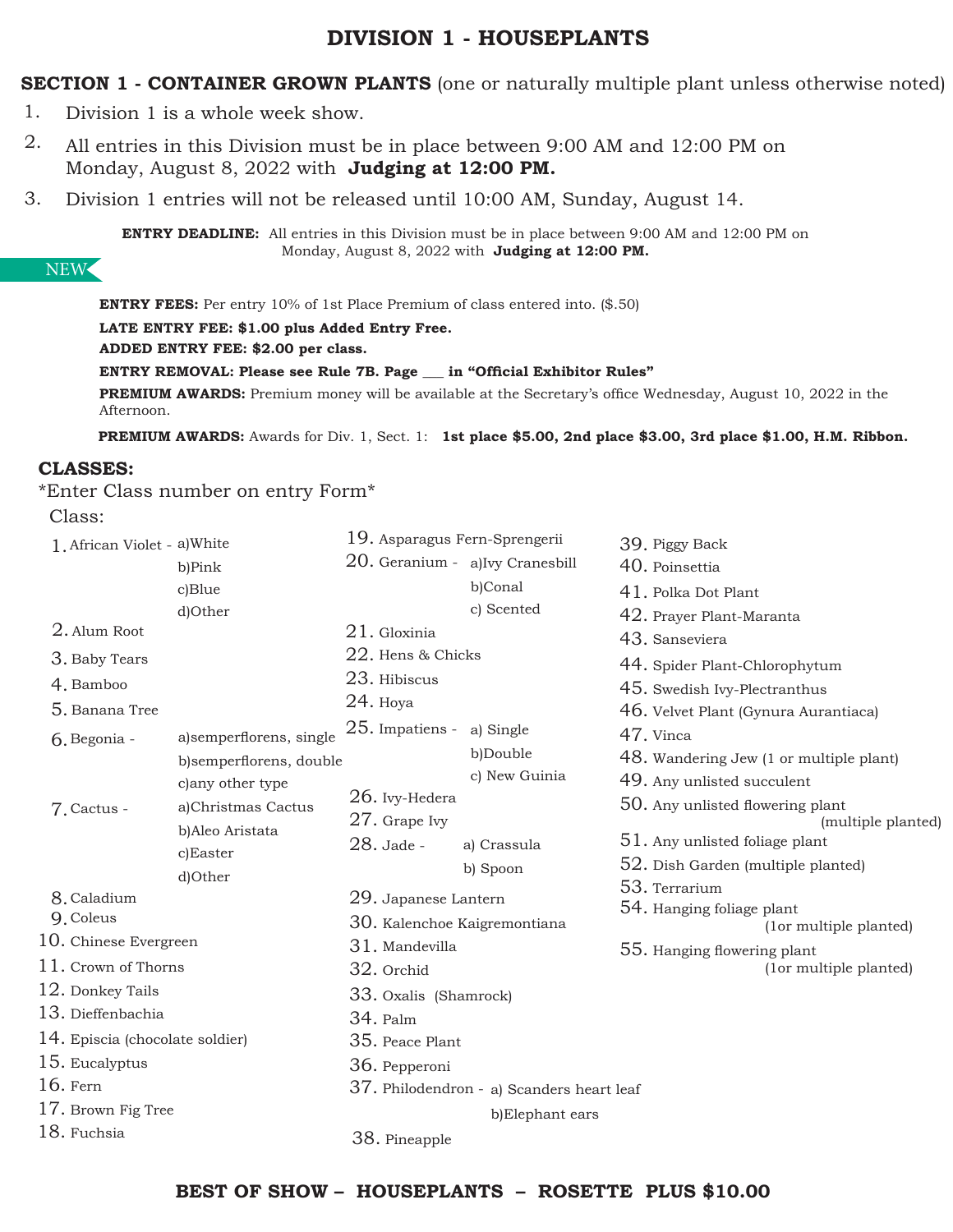# **DIVISION 2 - GARDEN FLOWERS**

#### **Division 2: Sections 1, 2, & 3** is a split into **TWO SHOWS.** 1.

#### **SHOW ONE:** 2.

**ENTRY DEADLINE:** Entries in **Division 2, Sections 1, 2, & 3** Split One : Monday, August 8 The first split will run Monday, August 8 to Wednesday, August 10.

#### **All entries in this Division must be in place between 9:00 AM and 12:00 PM on Monday, August 8, 2022 with Judging at 12:00 PM.**

#### **Split show one entries will be released at 10:00 PM, Wednesday, August 10.**

**PREMIUM AWARDS:** Premium money for First Split will be available at the Secretary's office Wednesday, August 10, 2022 after 2:30pm.

# 3. **SHOW TWO:**

**ENTRY DEADLINE:** Entries in **Division 2, Sections 1, 2, & 3** Split Two: Thursday, August 11.

#### **All entries for this show must be in place between 10:00 AM and 12:00 Noon, Thursday, August 11, 2022 with Judging at 1:00 PM.**

#### **Division 1 entries will not be released until 10:00 AM, Sunday, August 14.**

**PREMIUM AWARDS:** Premium money for Second Split will be available at the Secretary's office Sunday, August 14, 2022 from 8am-2pm.

4. **NOTE: Regarding Roses –** All roses have names which is on the tag that is wired to the bush. On entry line of entry tag please state Rose name.

**ENTRY FEES:** Per entry 10% of 1st Place Premium of class entered into. (\$.50)

### **LATE ENTRY FEE: \$1.00 plus Added Entry Free.**

**ADDED ENTRY FEE: \$2.00 per class.** 

**ENTRY REMOVAL: Please see Rule 7B. Page \_\_\_ in "Official Exhibitor Rules" PREMIUM AWARDS:** See Above

#### **SECTION 1 - ANNUALS -** Split show (enter Monday or Thursday).

**PREMIUM AWARDS:** 1st place \$5.00, 2nd place \$3.00, 3rd place \$1.00, H.M. Ribbon.

### **CLASSES:**

\*Enter Class number on entry Form\*

#### Class:

- Ageratum (3) 1.
- $2.$  Abutilon  $(3)$
- Alyssum (3) 3.
- Amaranth (1) 4.
- Aster (3) 5.
- Astilbe (3) 6.
- Bachelor button (3) 7.
- Begonia (3) 8.
- Calendula (3) 9.
- Canna Lily (3) 10.
- 11. Castor Bean
- 12. Celosia a) Cristata (3)
	- b) (1) Plumosa (Small) (3)
		- c)(2) Plumosa (Large) (1)
- 13. Cleome (1 stem)
- 14. Coleus (3 stems)
- 15. Cosmos (3 blooms)
- 16. Dahlia
- 17. Datura

 $21\ldotp$  Gladiola (1) 23. Impatiens, single (1 spray) 20. Geranium (3 blooms)  $25.$  Lisianthus 22. Gomphrena (3 blooms)  $24.$  Impatiens, double (1 spray)

18. Dianthus (3) 19. Fuschia (1 spray)

- $26.$  Marigold over 4" (3)
- $27.$  Marigold  $2"$  to  $4"$  (3)
- $28.$  Marigold, dwarf  $(3)$
- 29. Nasturtium (3 blooms)
- 30. Nicotiana (3 stems)
- 31. Osteospermum (3)
- 32. Petunia, Single (1 spray)
- Petunia, Double (1 spray) 33.
- 34. Salvia (3 stems)
- Scabiosa (3 blooms) 35.
- 36. Snapdragon (1 spike)
- Statice (3) 37.
- Stock (3) 38.
- Strawflower (3 stems) 39.
- 40. Sweet Pea (3) stems)
- 41. Sweet Potatoe Vine with blossom (3)
- 42. Sunflower, ornamental (1 stem), stem to be 7" cut at angle
- 43. Verbena (3)
- 44. Zinnia, over 4" (1), stem length no longer than 6"
- $45. Zinnia, 2" to 4" (1)$
- $46.$  Zinnia, under  $2"$  (3)
- 47. Annual Garden Flower Collection (Bouquet of Annual Flowers – flowers must be listed on entry tag)
- 48. Any annual not listed (1 or 3)
- Largest Sunflower (1 large head) 49. (M or Th), **Premium \$10.00 (only 1st place award given)**

**2 BEST OF SHOWS – ANNUALS – ROSETTE & \$10.00 - (ONE FOR MON., ONE FOR THUR.)**

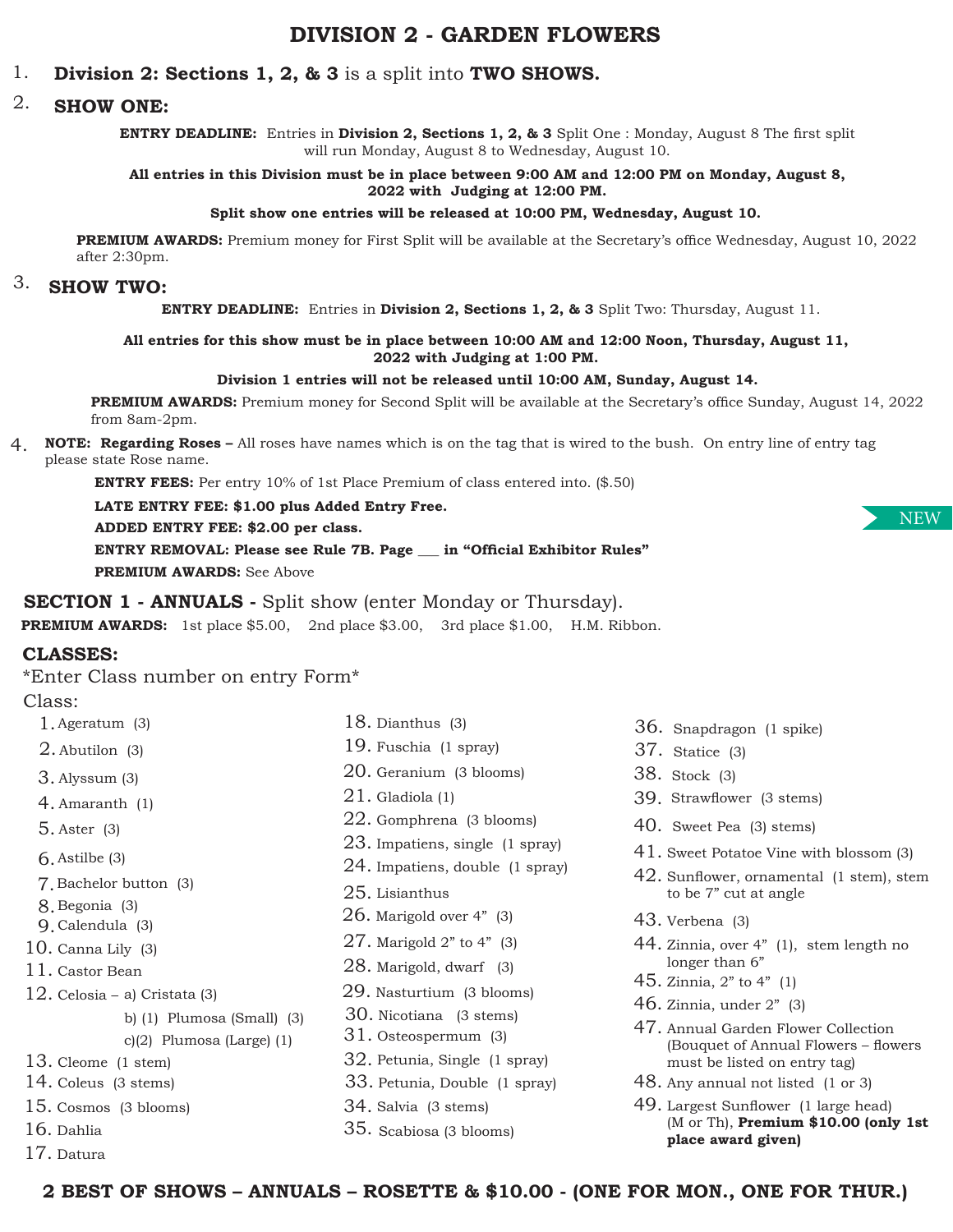**SECTION 2 – PERENNIALS, BIENNIALS -** Split Show (enter Monday or Thursday)

**PREMIUM AWARDS:** 1st place \$5.00, 2nd place \$3.00, 3rd place \$1.00, H.M. Ribbon.

### **NOTE: Gladiolus and Dahlias are shown on other days.**

### **CLASSES:**

\*Enter Class number on entry Form\*

Class:

- Achillean (Yarrow) 1.
- 2. Anemone
- Artemisia 3.
- Asdopias 4.
- Astilbe 5.
- **6.** Balloon Flower
- Beaus Breaches 7.
- Bee Balm 8.
- Blackeyed Susan 9.
- 10. Butterfly Bush
- 11. Carnation
- 12. Chinese Lanterns
- 13. Chrustanthemum, garden
- 14. Clematis
- 15. Columbine
- 16. Companula
- 17. Coneflower
- 18. Coral Bells
- 19. Coreopsis (3 stems)
- $20.$  Cupheus
- $21.$  Day Lily
- $22$ . Delphinuim
- 23. Feverfew
- 24. Foxglove
- $25$ . Gailaria
- $26$ . Gaura
- $27.$  Globe Thistle
- $28.$  Heliopsis
- 29. Hibiscus
- 30. Hollyhock
- $31.$  Honeysuckle
- $32.$  Hops
- 33. Hosta
- 34. Hydrangea
- 35. Indian Feathers
- 36. Liatris
- 37. Lilacs rebloomed
- 38. Lovelia
- 39. Nigelia
- 40. Pansy
- $41.$  Peppermint with Blossoms
- $42.$  Phlox
- 43. Plactranthus
- 44. Poppy
- a.) Hybrid Tea and Grandiflora 45.
	- b.) Floribunda
		- c.) Miniatured. Miniature spray
		- d.) Other rose climber, old garden, shrub
	- e.) Any full blown rose
- $46.$  Rose of Sharon single
- 47. Rose of Sharon Double
- 48. Rudebekia (Golden Glow, Glorisia Daisy, Lepachys, Euchinacea)
- 49. Russian Sage
- 50. Sea Lavender
- 51. Sedum
- 52. Shasta Daisy
- 53. Tansy
- 54. Trumpet Vine with blossom
- 55. Veronica
- 56. Vinca
- 57. Perennials/ Biennials Garden Flower Collection (Bouquet of Annual Flowers – flowers must be listed on entry tag)
- 58. Any Biennial or Perennial not listed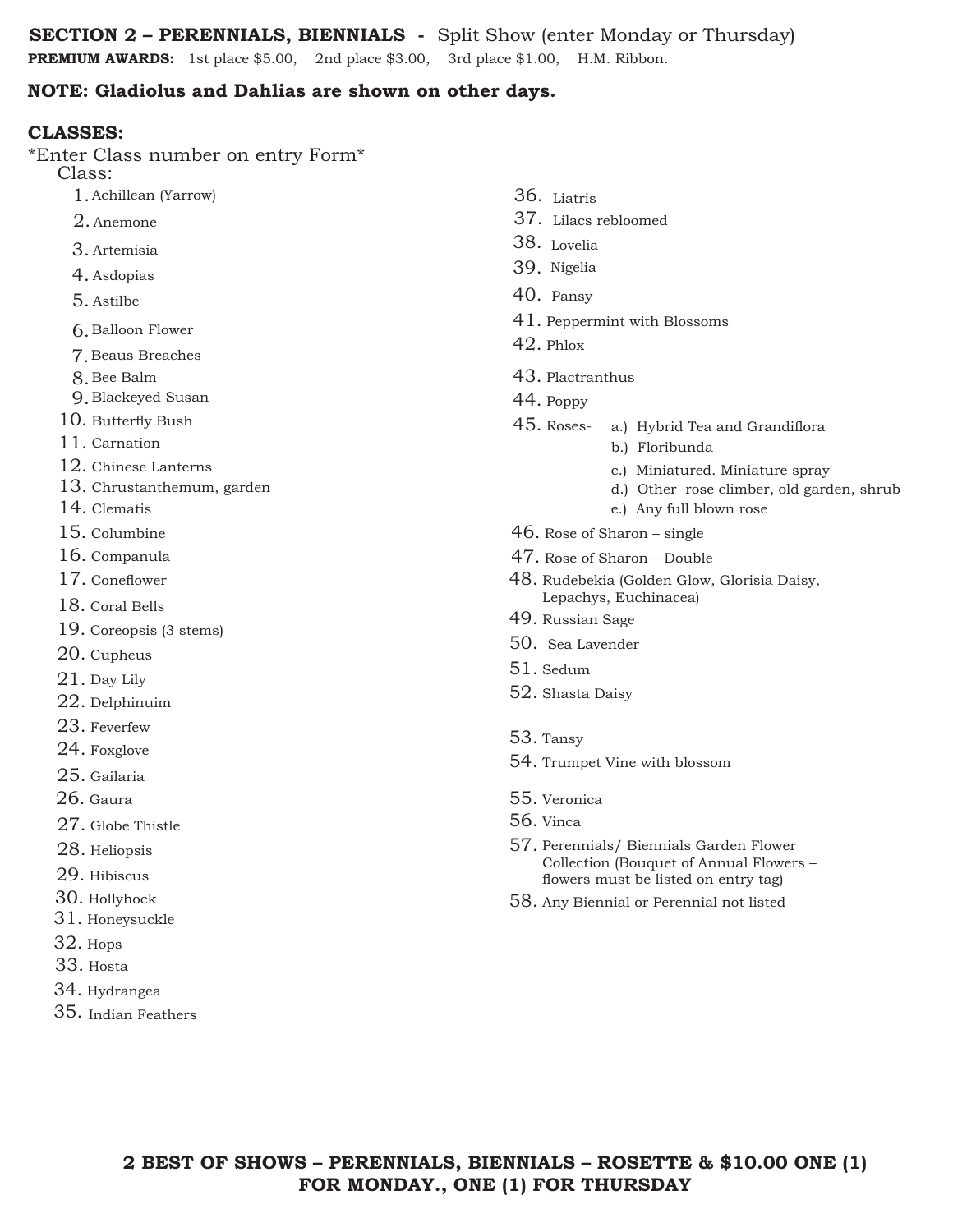### **Section 3 – DESIGN CLASSES -** Split Show (enter Monday or Thursday)

**PREMIUM AWARDS:** 1st Blue - \$5.00 / 2nd Red - \$3.00 / 3rd Yellow - \$1.00 / H.M. – White Ribbon

#### **Rules:**

- 1. Open to Wayne County professional florists and amateur, designers or growers.
- Exhibited on pedestal 2.
- Accessories are permitted. 3.
- 4. Treated plant material, such as dyed flowers is not permissible.
- Use of the American Flag is prohibited. 5.
- Limited to 4 reservations per show period. 6.
- For exhibit only, will not be judged. 7.
- May include 4"x 6" card identification and theme title, if any. 8.

### **2 BEST OF SHOWS – DESIGN CLASS – ROSETTE & \$10.00 ONE (1) FOR MONDAY., ONE (1) FOR THURSDAY**

## **SECTION 3 – GLADIOLUS** *(enter Tuesday only, August 9, 2022) - sponsored by Gen-*

*esee Valley Gladiolus Society*

**ENTRY DEADLINE:** All entries for this show **MUST be in place between 9:30 AM & 11:30 AM** and be staged and ready for Judging by 12 noon on Tuesday, August 9.

#### **Judging will start immediately. Positively NO entries after 12 noon.**

**PREMIUM AWARDS:** Premium money for the Gladiolus Show will be avalible in the secretarys office after 4pm Tuesday August 9th.

**ENTRY FEES:** Per entry 10% of 1st Place Premium of class entered into. (\$.50)

**PREMIUM AWARDS:** See the Following Classes.

#### **Rules:**

- 1. Please make out entry form and receive your exhibitor number from Glad superintendent. Please pay entry fee to Fair Secretary. If entry fee not paid, no award.
- 2. Entry tags will be furnished free of charge. All exhibits shall be marked by a tag giving the Division and Classification number, name of variety and name and address of exhibitor.
- 3. Classification number of variety shall be entered on entry tag according to current N.A.G.C. classification list. Recognized varieties not in that list may be exhibited in their proper classes.
- 4. All entries must have been grown by exhibitor.
- 5. No exhibit shall compete in more than one class or division unless selected by judges to compete for championship.
- 6. Containers will be furnished for all entries, except baskets, vases and arrangements. The Show Committee and Wayne County Fair assumes no responsibility for loss or breakage.
- 7. All flowers staged for competition shall become the property of the Wayne County Fair.
- 8. Ribbons shall not be awarded to entries which, in the opinion of the judges are unworthy.
- 9. Seedlings may be shown in all Groups (except Group E).

### 10. **THE JUDGES' DECISIONS ARE FINAL.**

- 11. Up to two (2) florets may be removed.
- 12. Arrangement rules: Use of legend card accompanying arrangements is required; Gladiolus must predominate in all arrangements; Foliage, other flowers and a minimum of dried, painted or treated material may be used if so desired; Accessories, figurines or bases permitted; Please do not use any fresh fruit; All arrangement must be made by exhibitor; No protected species are to be used
- 13. All gladiolus awarded with ribbons in the first round of judging that go no further in the awarding of honors will receive monetary awards for first and second place and first, second and third place for arrangements. Blue ribbon winners, which proceed in the judging, will receive money for the blue ribbon and money for the highest honor received. Intermediate honors will no longer carry monetary awards.
- 14. Stem length for 300, 400 and 500 size classes not to exceed 20" plus or minus 1" from table to lowest point on bottom floret. 100-200 size classes not to exceed 17" plus or minus 1".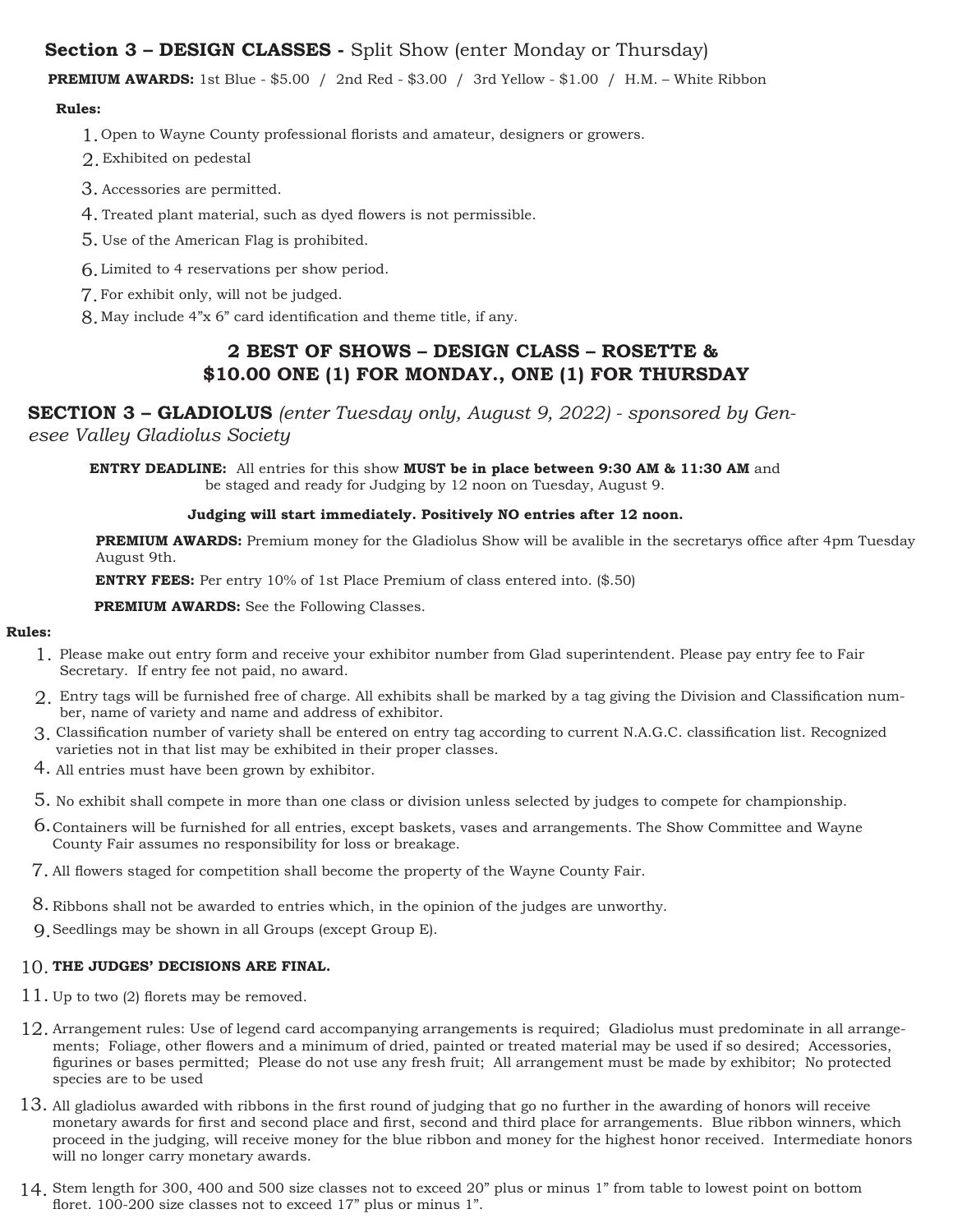# **SINGLE SPIKE COLOR CLASSES**

| <b>GROUP A</b> (open to all) Open to Named Varieties and Seedlings                                                |              |                 |
|-------------------------------------------------------------------------------------------------------------------|--------------|-----------------|
| Small (100-200)                                                                                                   | Medium (300) | Large (400-500) |
|                                                                                                                   |              |                 |
|                                                                                                                   |              |                 |
| <b>GROUP AA</b> (open to all) 2 Spike Entry                                                                       |              |                 |
| Small (100-200)                                                                                                   | Medium (300) | Large (400-500) |
|                                                                                                                   |              |                 |
|                                                                                                                   |              |                 |
| <b>GROUP AAA</b> (open to all) 3 Spike Entry                                                                      |              |                 |
| Small (100-200)                                                                                                   | Medium (300) | Large (400-500) |
|                                                                                                                   |              |                 |
|                                                                                                                   |              |                 |
| <b>GROUP B</b> (open to those who have not won more than five Grand Champions)                                    |              |                 |
| Small (100-200)                                                                                                   | Medium (300) | Large (400-500) |
|                                                                                                                   |              |                 |
|                                                                                                                   |              |                 |
| <b>GROUP C</b> (open to those who have not won more than one Grand Champion)                                      |              |                 |
|                                                                                                                   |              |                 |
| Small (100-200)                                                                                                   | Medium (300) | Large (400-500) |
|                                                                                                                   |              |                 |
|                                                                                                                   |              |                 |
| <b>GROUP D</b> (open to all) First Year Exhibitors)                                                               |              |                 |
| Small (100-200)                                                                                                   | Medium (300) | Large (400-500) |
|                                                                                                                   |              |                 |
|                                                                                                                   |              |                 |
| <b>GROUP D</b> (open to all) First Year Exhibitors)                                                               |              |                 |
| Small (100-200)                                                                                                   | Medium (300) | Large (400-500) |
|                                                                                                                   |              |                 |
|                                                                                                                   |              |                 |
| <b>GROUP F</b> (open to exhibitors up to 18 years of age) Juniors (rule #5 must be adhered to)                    |              |                 |
| <b>GROUP E</b> (open to all) Recent introduction for varieties which have been introduced since                   |              |                 |
| January 1, 2006                                                                                                   |              |                 |
| Small (100-200)                                                                                                   | Medium (300) | Large (400-500) |
|                                                                                                                   |              |                 |
|                                                                                                                   |              |                 |
| <b>GROUP G</b> (open to all) Seedlings)                                                                           |              |                 |
| Small (100-200)                                                                                                   | Medium (300) | Large (400-500) |
|                                                                                                                   |              |                 |
|                                                                                                                   |              |                 |
| <b>GROUP G</b> (open to all) Seedlings)                                                                           |              |                 |
| This section is under the jurisdiction of the Empire State Gladiolus Society Seedling Committee. Seedlings may be |              |                 |
| submitted for Initial Commendation or Award of Merit, depending on its previous record                            |              |                 |
|                                                                                                                   |              |                 |
| Small (100-200)                                                                                                   | Medium (300) | Large (400-500) |

Class Champion (3) Rosette and \$5.00 ....................................................................................................................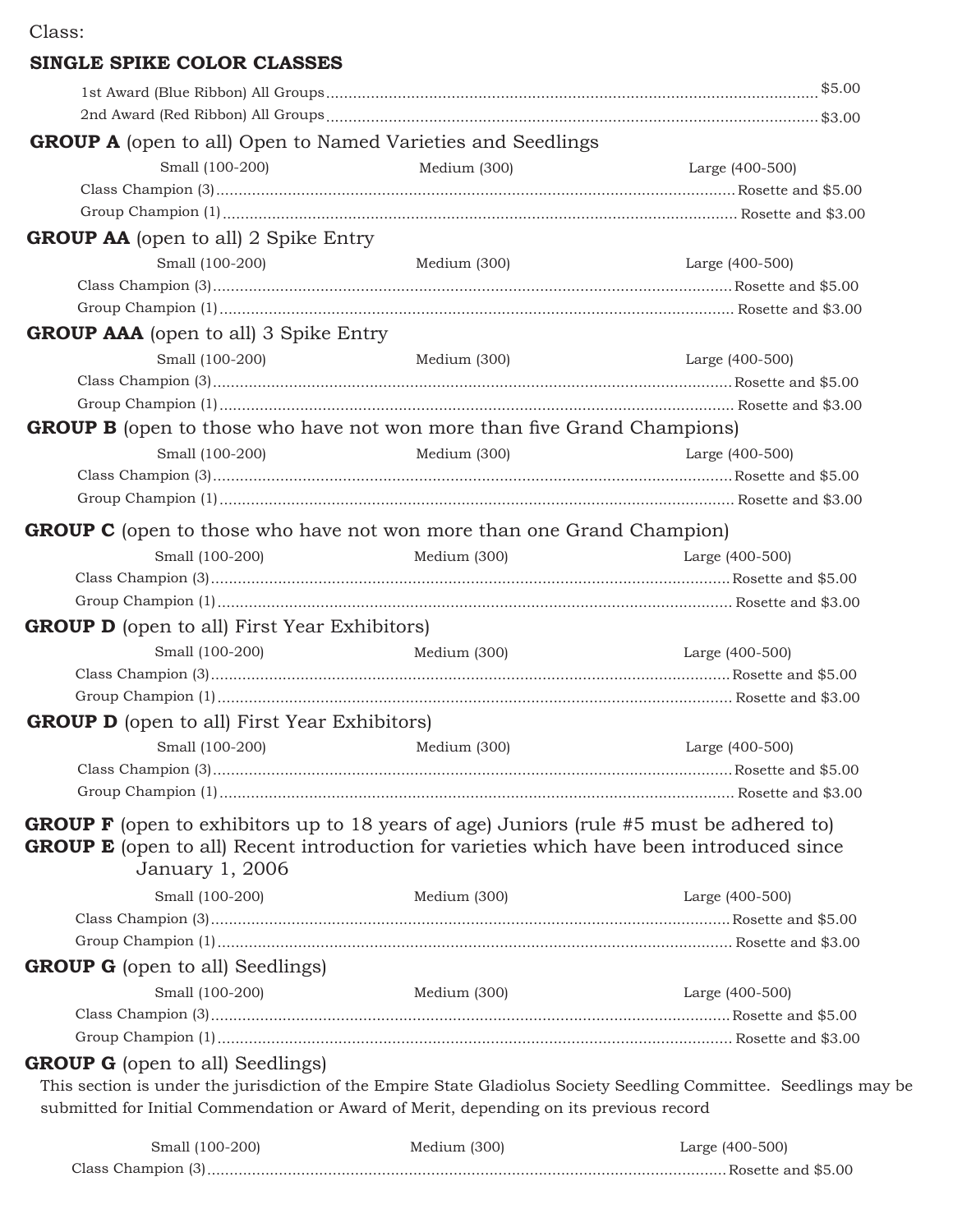### **GROUP J** (open to all) Arrangements)

## **Theme: "Wayne County Fair, A County Fair, with a Golden Flair"** (open and beginner) **Theme: "Backyard Fun"** (open and beginner)

| All other |  |
|-----------|--|

## **GROUP K** (open to all) All American Gladiolus)

| Small (100-200) | Medium (300) | Large (400-500) |
|-----------------|--------------|-----------------|
|                 |              |                 |
|                 |              |                 |

### **SPECIAL AWARDS**

### **SIZE AND COLOR CHARTS**

| $SIZE*$ | Miniature | 100 | Florets under $2 \frac{1}{2}$ inches.                                 |
|---------|-----------|-----|-----------------------------------------------------------------------|
|         | Small     | 200 | Florets $2 \frac{1}{2}$ inches, but less than $3 \frac{1}{2}$ inches. |
|         | Medium    | 300 | Florets $3\frac{1}{2}$ inches, but less than $4\frac{1}{2}$ inches.   |
|         | Large     | 400 | Florets $4\frac{1}{2}$ inches, but less than $5\frac{1}{2}$ inches.   |
|         | Giant     | 500 | Florets $5 \frac{1}{2}$ inches or larger.                             |
|         |           |     |                                                                       |

#### *\*measurement is of first floret at bottom of spike as grown*

| <b>COLOR</b> | Pale   | Light | Medium | Deep | Other |
|--------------|--------|-------|--------|------|-------|
| White        | $00\,$ |       |        |      |       |
| Green        | 02     | 04    |        |      |       |
| Yellow       | 10(1)  | 12    | 14     | 16   |       |
| Orange       | 20     | 22    | 24     | 26   |       |
| Salmon       | 30     | 32    | 34     | 36   |       |
| Pink         | 40     | 42    | 44     | 46   |       |
| Red          | 50     | 52    | 54     | 56   | 58    |
| Rose         | 60     | 62    | 64     | 66   | 68    |
| Lavender     | 70     | 72    | 74     | 76   | 78    |
| Violet       | 80     | 82    | 84     | 86   |       |
| Smokies      |        | 92    | 94     | 96   |       |
| Tan          | 90     |       |        |      |       |
| <b>Brown</b> |        |       |        |      | 98    |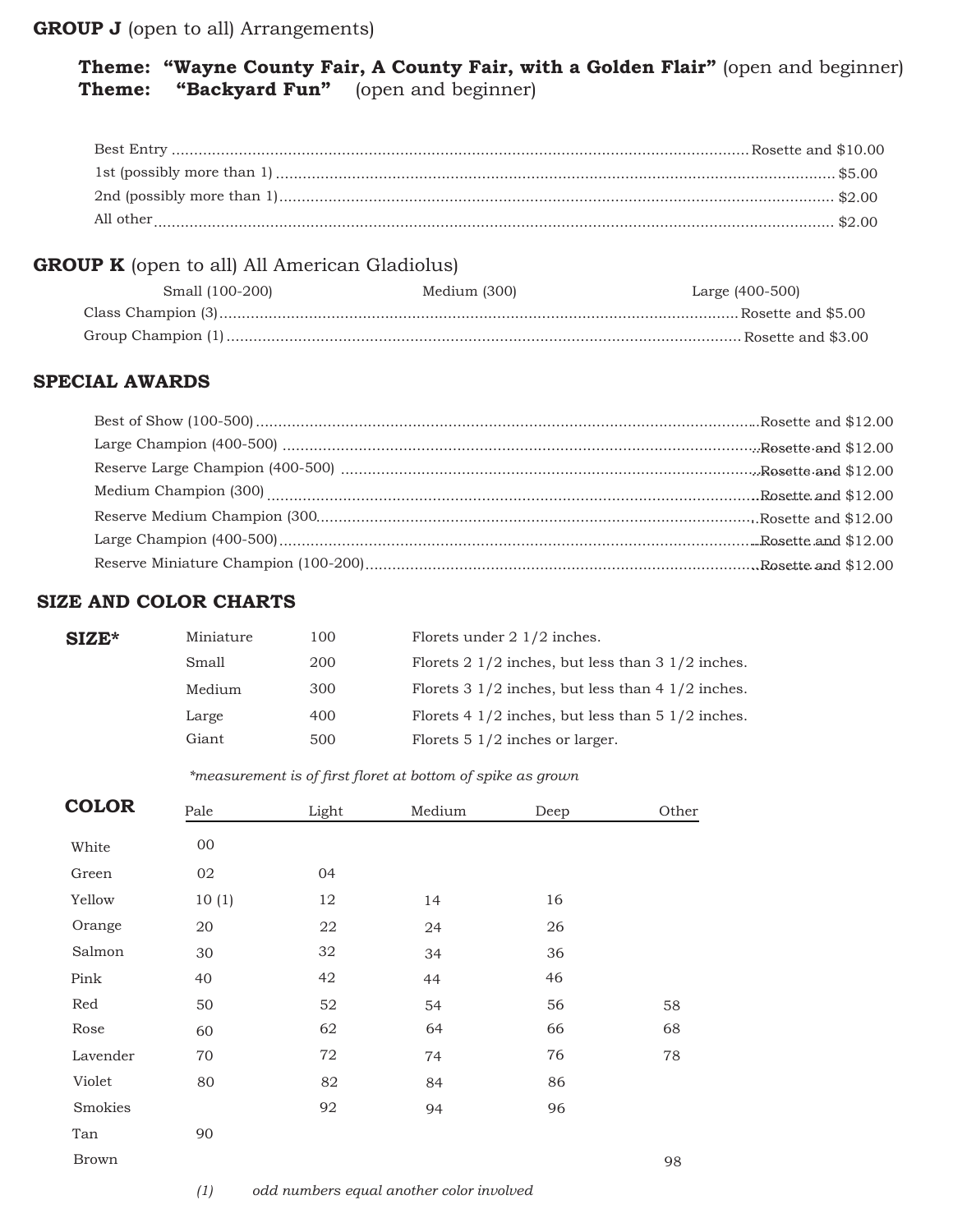### **SAMPLE ENTRY TAG**

**Group -** see display listing

**Class -** size chart and color chart **Example** - 400 (size) + 12 (color) =  $412$ 

**Entry** - number assigned by Fair

|              | <b>ENTRY TAG</b> |
|--------------|------------------|
| <b>GROUP</b> | AAA              |
| <b>CLASS</b> | 412              |
| <b>ENTRY</b> |                  |

### **SECTION 4 – DAHLIAS -** Show Friday, August 12, 2022

**ENTRY DEADLINE:** All entries for this show **must be in place between 9:30 AM and 11:30 AM** and be staged and ready for judging by 12 noon on Friday, August 12, 2022**.** 

**PREMIUM AWARDS:** Premiums for this show will be available in the Secretary's office Sunday Morning.

**ENTRY FEES:** Per entry 10% of 1st Place Premium of class entered into. (\$.50)

**PREMIUM AWARDS:** 1st place \$5.00, 2nd place \$3.00, 3rd place \$1.00, H.M. Ribbon.

#### **Rules:**

- 1. There is an entry fee of 10% of the first place premium.
- 2. Entry tags will be furnished free of charge.
- 3. All specimens must have sufficient foliage attached to stem above top of container to permit its proper evaluation. Two sets of leaves will be about right for most sizes, however, one set will be acceptable on some small and miscellaneous types.
- 4. Each specimen must be disbudded and disbranched.
- 5. Entries calling for three blooms must be 3 specimens of the same variety exhibited in one container.
- 6. An exhibitor may make multiple entries in a class if they are different varieties.
- 7. Please be sure of the following:
	- 1. Clips used on stem of specimen
	- 2. Claim Check remove from entry tag
	- 3. Strings removed from entry tag
	- 4. Enough water in bottle
	- 5. Wedges ask Superintendent
	- 6. Make sure clerking sheet is returned immediately to Superintendent when completed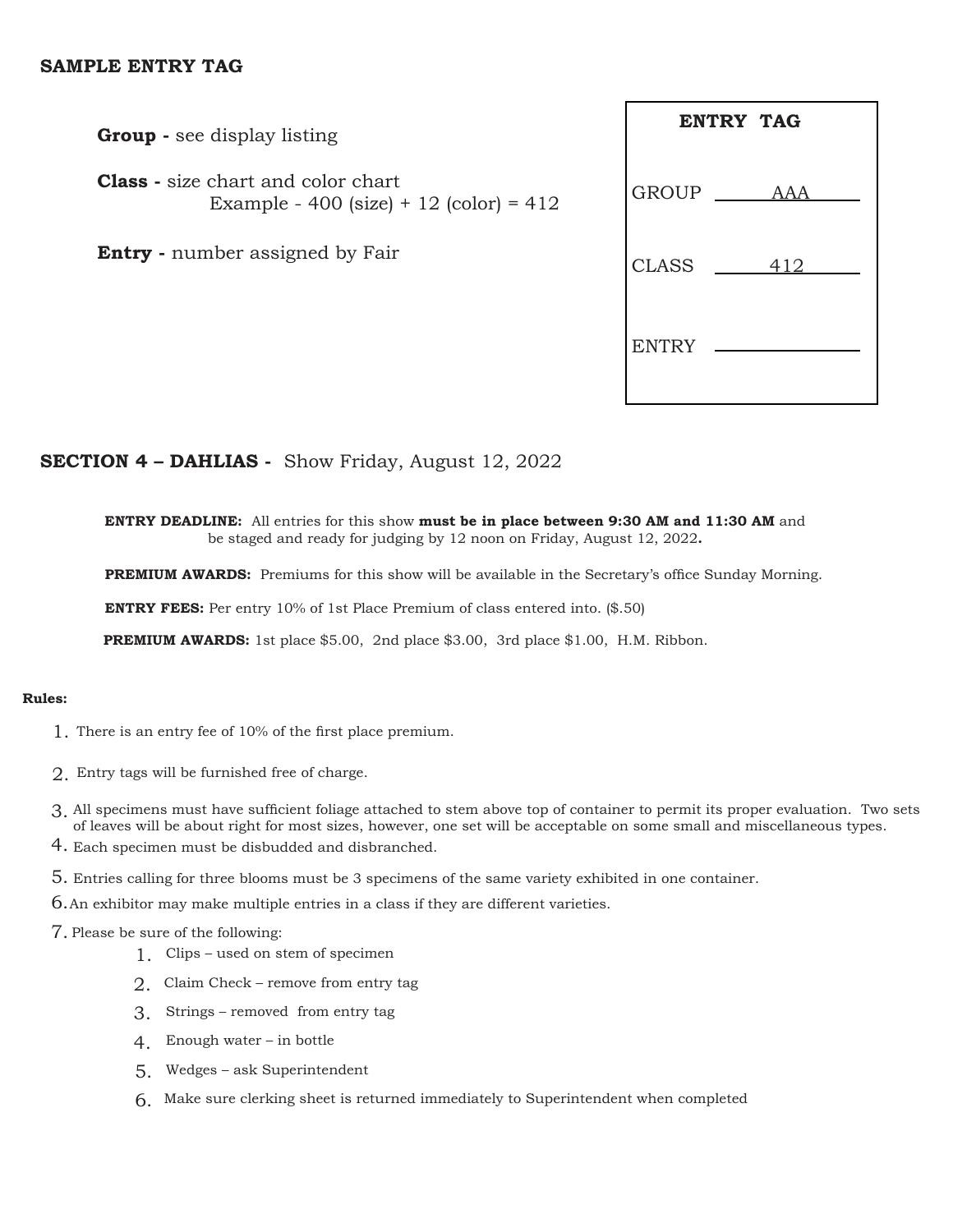#### **Size Charts:**

| Abbreviations:         |                  |
|------------------------|------------------|
| FD – Formal Decorative | SC – Semi cactus |

ID – Informal Decorative CAC – Incurved or straight cactus

(1 bloom unless indicated otherwise)

| ${\rm SIZE}$                   |                | (Formal)<br>${\rm FD}$ | (Informal)<br>$\rm ID$ | (Semi Cactus)<br>$\protect\operatorname{SC}$ | (Straight Cactus or<br>Incurved)<br>CAC | Lacinated |
|--------------------------------|----------------|------------------------|------------------------|----------------------------------------------|-----------------------------------------|-----------|
|                                |                |                        |                        |                                              |                                         |           |
| AA                             | Over 10"       | 210                    | 211                    | 212                                          | 213                                     | 214       |
| $\boldsymbol{A}$               | $8" - 10"$     | 215                    | 216                    | 217                                          | 218                                     | 219       |
| $\, {\bf B}$                   | $6 - 8$ "      | 220                    | 221                    | 222                                          | 223                                     | 224       |
| $_{\rm BB}$                    | $4 - 6$        | 225                    | 226                    | 227                                          | 228                                     | 229       |
| MINIATURE                      | Up to $4"$     | 230                    | 231                    | 232                                          | 233                                     | 234       |
| <b>BALL</b>                    | Over 3.5"      | 235                    |                        |                                              |                                         |           |
| MINI. BALL                     | $2"$ - 3.5"    | 236                    |                        |                                              |                                         |           |
| <b>POMPON</b>                  | Up to $2"$     | 237                    |                        |                                              |                                         |           |
| S/M/L                          | <b>STELLAR</b> | 238                    |                        |                                              |                                         |           |
| S / M / L                      | WATER LILY     | 239                    |                        |                                              |                                         |           |
| S/M/L                          | <b>PEONY</b>   | 240                    |                        |                                              |                                         |           |
| S / M / L                      | <b>ANEMONE</b> | 241                    |                        |                                              |                                         |           |
| S/M/L                          | COLLARETTE     | 242                    |                        |                                              |                                         |           |
| <b>SINGLE</b>                  | Over $2"$      | 243                    |                        |                                              |                                         |           |
| <b>MIGNON</b><br><b>SINGLE</b> | Up to $2"$     | 244                    |                        |                                              |                                         |           |
| S/M/L                          | ORCHID         | 245                    |                        |                                              |                                         |           |
| S / M / L                      | <b>NOVELTY</b> | 246                    |                        |                                              |                                         |           |
| S / M / L                      | 3 BLOOM        | 247                    |                        |                                              |                                         |           |

### **GRAND CHAMPION – LARGE DAHLIA OVER 6 INCHES – ROSETTE PLUS \$10.00 RESERVE CHAMPION – LARGE DAHLIA OVER 6 INCHES - \$8.00**

### **GRAND CHAMPION – MEDIUM DAHLIA – BETWEENM 4 & 6 INCHES – ROSETTE PLUS \$10.00 RESERVE CHAMPION – MEDIUM DAHLIA – BETWEEN 4 & 6 INCHES - \$8.00**

### **GRAND CHAMPION – SMALL DAHLIA – UP TO 4 INCHES – ROSETTE PLUS \$10.00 RESERVE CHAMPION – SMALL DAHLIA – UP TO 4 INCHES - \$8.00**